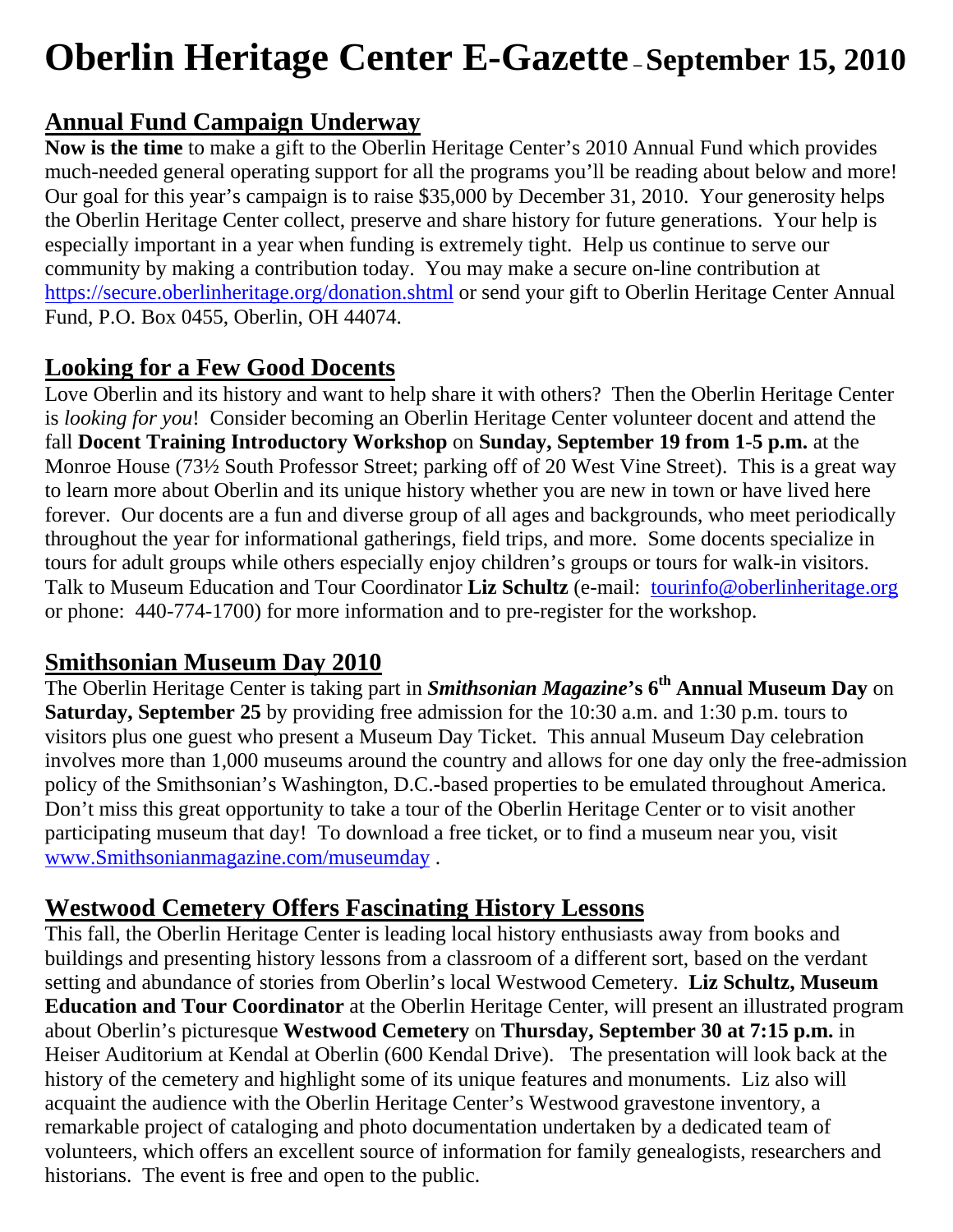You may also enjoy taking part in the new **Radicals and Reformers History Walk** through Westwood Cemetery which will be offered just four times this fall, on **Saturdays at 11:00 a.m. on September 18 and 25, and October 2 and 9**. This guided tour promises a pleasing balance of Westwood's scenic landmarks and stories of some of the many spirited men and women of Oberlin who simply refused the status quo. Tickets for each History Walk must be purchased through the website (www.oberlinheritage.org) or at the Monroe House's Museum Store. \$6 per adult, with \$1 discount for OHC members; free for children less than 18 years (most likely to be enjoyed by children 9 years of age and up). Walks may be cancelled and fees refunded if it is raining at the tour start time.

# **The Republican Party, the Civil War and the West**

Get ready for the November election by taking a step back in time to learn more about 19<sup>th</sup> century politics in this illustrated program at Kendal at Oberlin's Heiser Auditorium on **Tuesday, October 5 at 7:15 p.m.** What led to the creation of this new political group in 1854 which quickly became a major player on the national scene? How did it rise from a small Midwestern coalition to a powerful party controlling Congress and the presidency just six years later? This presentation by **Todd Arrington** (Chief of Interpretation and Education for the National Park Service's James A. Garfield National Historic Site in Mentor) will examine the early years of the Republican Party and will look especially at the West, the region in which the party was formed and where it had its strongest legislative impact. The event is free and open to the public.

### **Oberlin History Then and Now**

A "tour" of a different sort is the Oberlin Heritage Center's new virtual exhibit recently introduced on our website (www.oberlinheritage.org -- Research and Learn / History Features). **Oberlin Then and Now** recalls a number of wonderful old buildings that have disappeared from the present-day Oberlin streetscape. The idea for this new exhibit came about when Oberlin Heritage Center Collections Assistant **Prue Richards** received a large donation of old Oberlin photographs. The focus of this particular project is to show Oberlin's changing architectural landscape, while also drawing a comparison of buildings from the past and the present. The database is a work-in-progress, and was created by Oberlin Heritage Center intern, **Rachel Luczkowski**, with the support of the Ohio Humanities Council, and the cooperation of the Oberlin College Archives. We invite you to view the exhibit and send your comments, additions and suggestions to history@oberlinheritage.org.

## **Save the Dates**

Mark your calendar for an encore presentation of the Oberlin Heritage Center's popular workshop, **Be a Good Ancestor: Collecting and Preserving Your Family History, Stories, Photographs and Artifacts**, which will be offered on Saturday, November 13 from 10 a.m. to 3 p.m. at the Oberlin Depot (240 South Main Street). Details and registration forms are available online at www.oberlinheritage.org or call (440) 774-1700 to request that a registration flyer be sent to you.

Looking for something fun to do with your youngsters during the local area's day off from school **Friday, October 15**, because of the NEOEA professional development teacher workshops? Several community arts and education organizations have been planning a fun **Community Arts and Culture Day** with free fun youth programs all around town from 11:00 a.m. to 3:00 p.m. The theme is "Me and My Community" and all are invited to stop by the AMAM's Weltzheimer Johnson House, FAVA, the Oberlin Heritage Center, and the Oberlin Public Library, with a variety of hands-on